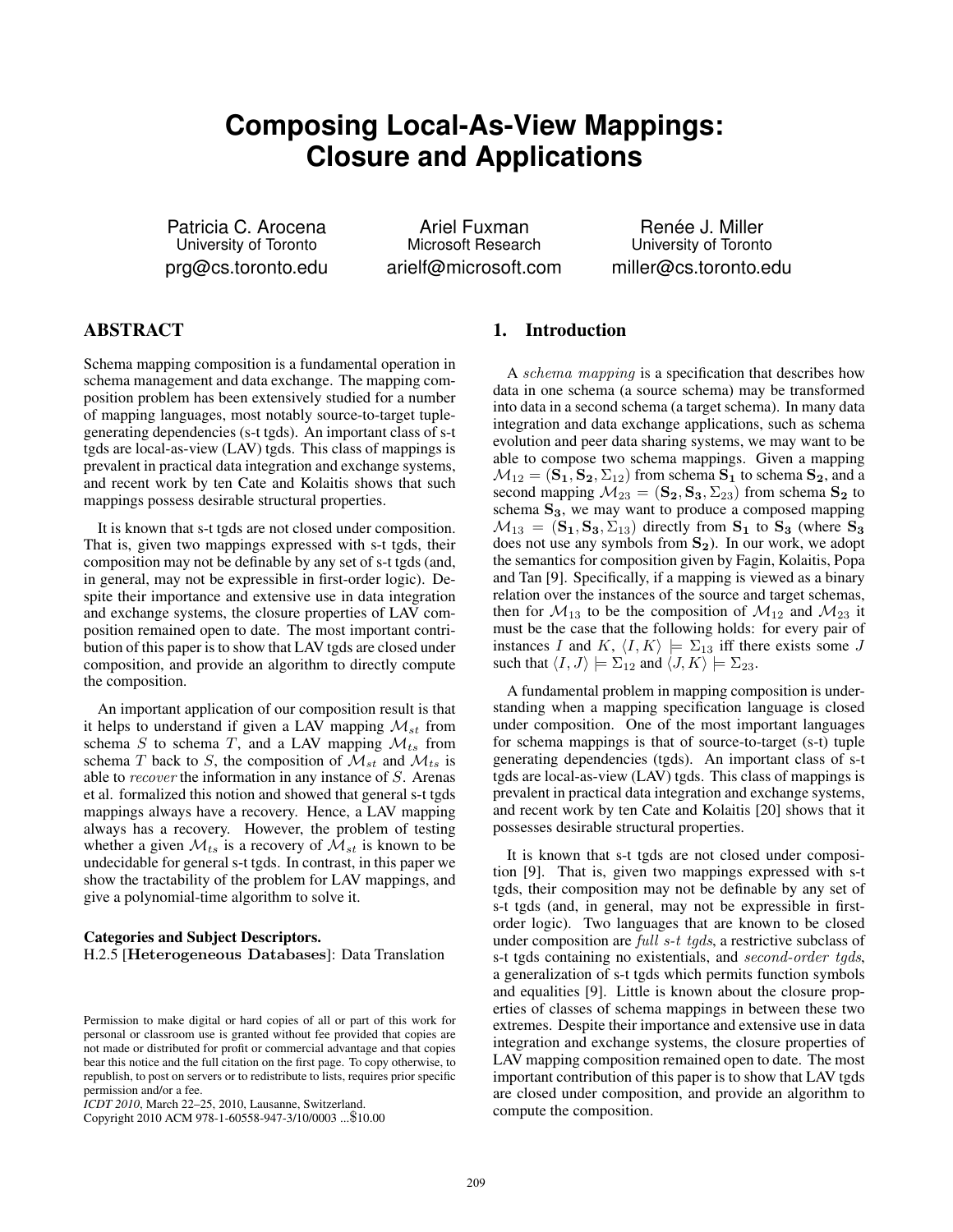While our results imply that LAV mapping composition can always be expressed using LAV tgds, previous composition algorithms [9, 18] may produce mappings with secondorder tgds when given LAV mappings as input. This is shown in the following example.

**Example 1.1**. Consider the following LAV schema mappings  $\mathcal{M}_{12} = (\mathbf{S}, \mathbf{T}, \Sigma_{12})$  and  $\mathcal{M}_{23} = (\mathbf{T}, \mathbf{R}, \Sigma_{23})$ , where  $\Sigma_{12}$  and  $\Sigma_{23}$  are as follows:

 $\Sigma_{12}$ : {  $\forall x_1 \forall x_2 S(x_1, x_2) \rightarrow \exists z T(x_1, z)$  }  $\Sigma_{23}$ : {  $\forall y_1 \forall y_2 \ T(y_1, y_2) \rightarrow \exists w \ R(y_2, w)$  }

If we run Fagin et al.'s composition algorithm [9] with the above input s-t tgds, we obtain the following secondorder tgd as a result:

$$
\Sigma_{13}: \quad \{ \exists f \exists g \left( \forall x_1 \forall x_2 \ S(x_1, x_2) \right. \\ \quad \rightarrow R(f(x_1, x_2), g(x_1, f(x_1, x_2))) \ \}
$$

In general, it is not obvious if the second-order tgds produced by this composition algorithm are equivalent to any s-t tgd (a point illustrated very well by Nash, Bernstein and Melnik [18] whose work we will consider in more detail in the next section). We consider this problem for LAV tgds and show, in this paper, that the composition of LAV mappings can always be expressed as a set of LAV tgds. In this particular example, the LAV formula produced by our composition algorithm is the following:

$$
\Sigma'_{13}:\ \{\ \forall x_1\forall x_2\ S(x_1,x_2)\rightarrow \exists z_1\exists z_2\ R(z_1,z_2)\ \}
$$

As it has been pointed out by recent work of ten Cate and Kolaitis [20], LAV is a more desirable mapping language, in many ways, than second-order tgds. In particular, LAV mappings have properties that second-order mappings lack, namely closure under target homomorphisms and closure under union.

Definition 1.2. [Closure under Target Homomor**phisms**] [20] Let  $\mathcal{M} = (\mathbf{S}, \mathbf{T}, \Sigma_{st})$  be a schema mapping from the source  $S$  to the target  $T$ . We say  $M$  is closed under target homomorphisms if for all  $\langle I, J \rangle \in$ M and for all homomorphisms  $h: J \rightarrow J'$ , we have  $\langle I, J' \rangle \in \mathcal{M}.$ 

**Definition 1.3.** [Closure under Union] [20] Let  $\mathcal{M} =$  $(\mathbf{S}, \mathbf{T}, \Sigma_{st})$  be a schema mapping from the source S to the target **T**. We say M is closed under union if  $\langle \emptyset, \emptyset \rangle \in$ M and for all  $\langle I, J \rangle \in \mathcal{M}$  and  $\langle I', J' \rangle \in \mathcal{M}$  (not necessarily disjoint), we have  $\langle I \cup I', J \cup J' \rangle \in \mathcal{M}$ .

The former is a structural property shared by all mappings given in terms of s-t tgds, but not by all second-order tgds. The latter is a property that only LAV mappings possess; not even full mappings are closed under union. From a more practical point of view, the problem of answering queries using views which has important applications in data integration, has been extensively studied in the literature for LAV mappings [1] and efficient rewritings are known for LAV [19]. Our results imply that these results can also be applied to the composition of any number of LAV mappings.

A number of notions of mapping inverse have been proposed in the literature [4, 7, 10, 11], including schema re $covery$  and  $maximum$   $recovery$  [4]. Arenas, Pérez, and Riveros showed that general s-t tgds mappings always have a recovery. Hence, this also holds for LAV mappings. To complete the picture on this property, it is necessary to address the following question: given mappings  $\mathcal{M}_{st}$  and  $\mathcal{M}_{ts}$ , is  $\mathcal{M}_{ts}$  a recovery of  $\mathcal{M}_{st}$ ? The problem is known to be undecidable for general s-t tgds. In contrast, in this paper we show that the problem is tractable for LAV mappings, and give a polynomial-time algorithm to solve it.

Contributions. The main contributions of this work are the following:

- We show that the composition of LAV mappings is not only first-order, but can always be expressed as a set of LAV tgds. This adds to a number of properties recently studied for LAV mappings [20].
- We present a novel composition algorithm for composing LAV schema mappings. In contrast to algorithms for composing s-t tgds or more general mappings [9, 18, 5], our proposed algorithm avoids skolemization and the subsequent problem of de-skolemization (the elimination of Skolem functions). The algorithm directly produces a finite set of LAV tgds as output.
- We address the following question: given two LAV mappings  $\mathcal{M}_{st}$  and  $\mathcal{M}_{ts}$ , is  $\mathcal{M}_{ts}$  a recovery of  $\mathcal{M}_{st}$ ? We show that the problem is tractable and give a polynomial-time algorithm to solve it. This is in contrast to the case of general s-t tgds, where the problem is undecidable.

The rest of the paper is organized as follows. In the next section, we review related work. In Section 3, we introduce the notation and terminology used in the paper. In Section 4, we present the algorithm to compose LAV schema mappings. In Section 5, we present our results on recovery checking for LAV mappings. Finally, in Section 6, we give some concluding remarks and directions for future work.

### 2. Related Work

Mapping composition is one of the fundamental operations in model management [6]. In this work, we use the semantics for mapping composition that was introduced by Fagin et al. [9], which is independent of the class of queries used. Other semantics have also been proposed. Madhavan and Halevy [16] defined the composition operator relative to a class of queries. Yu and Popa [21] introduced a semantics especially tailored for mapping adaptation, where the notion of equivalence in the composition problem formulation is defined in terms of universal solutions [8].

Despite the importance of LAV mappings in data integration systems [15], there were to date no algorithms guaranteed to always produce an s-t tgd from the composition of LAV tgds. Our results are the first to show that LAV tgds are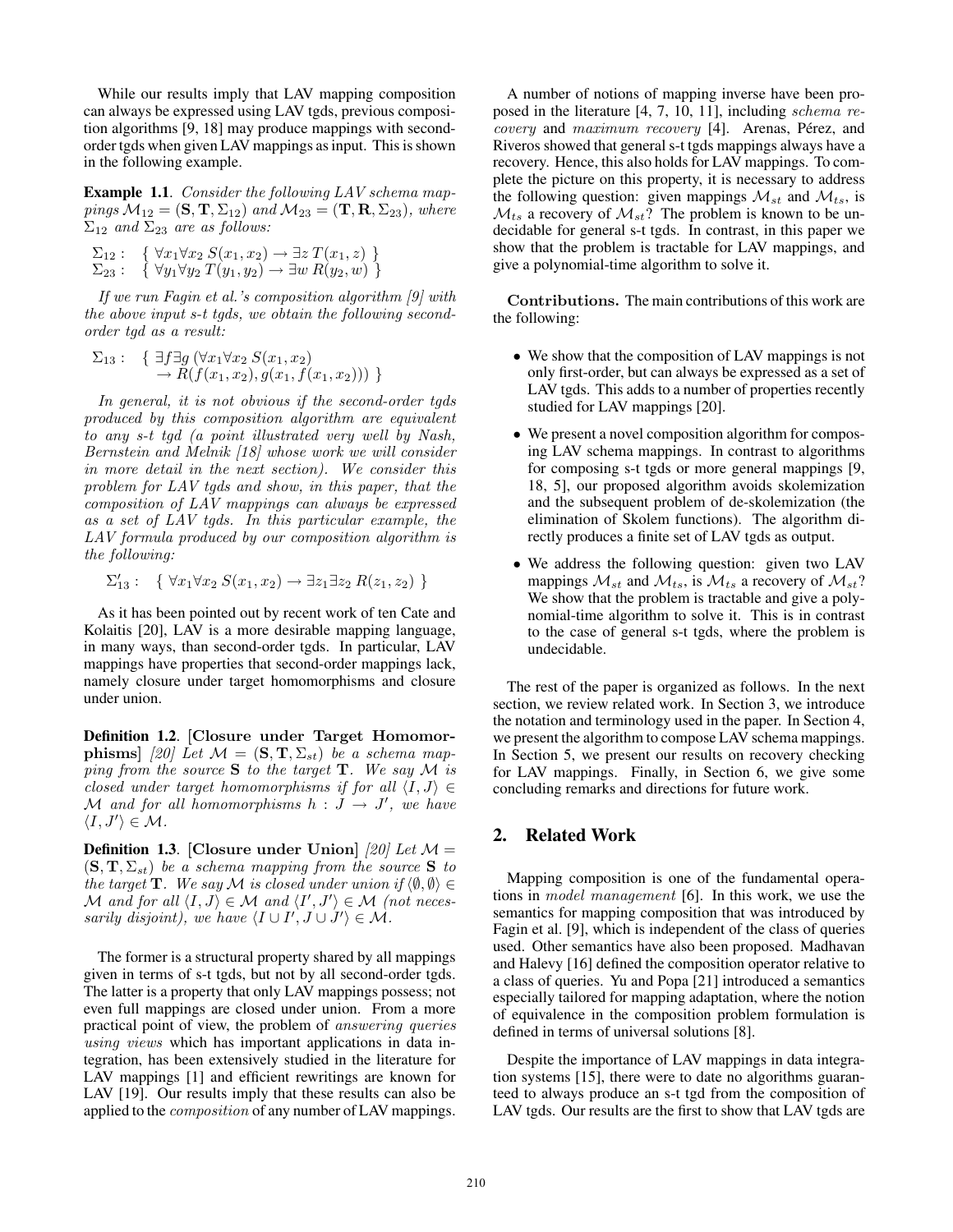actually closed under mapping composition. It is known that s-t tgds are not closed under composition [9]. Furthermore, Nash et al. showed that checking the closure properties for given first-order mappings is in general undecidable [18].

Fagin et al.'s composition algorithm [9] takes as input a set of second-order tgds, and produces another second-order tgd that expresses the composition. In general, transforming an existential second-order formula into an equivalent first-order formula may not be possible. The second order tgds may contain Skolem function symbols, and the process of removing these symbols has been studied in the logic literature under the names of reverse skolemization, unskolemization and de-skolemization [13]. Even for two LAV mappings, the Fagin et al. [9] composition algorithm may produce a mapping expression that uses second-order constructs (and is not expressed as a LAV or even an s-t tgd).

Recently Nash et al. [18] introduced the first de-skolemization algorithm specifically tailored to work on mapping composition settings. The algorithm is sound but not complete, and the authors show how to check in polynomial time whether it will succeed for a given input. Notably, the algorithm is not guaranteed to succeed even for second-order tgds produced by composing LAV mappings. In particular, the algorithm fails to de-skolemize the second-order tgd  $\Sigma_{13}$ in Example 1.1 due to the presence of nested Skolem terms.

Bernstein, Green, Melnik and Nash [5] presented an efficient algorithm for composing schema mappings that is based on view unfolding. The algorithm relies on the notion of normalization of the dependencies used in the mappings. A normalized dependency is a dependency that has exactly one relation symbol on either the left or the right-hand side of the implication. The output of Bernstein et al.'s algorithm is not guaranteed to replace all the relation symbols of the middle schema of the composition setting. That is, in some cases, the algorithm returns a formula that contains some relation symbols from that middle schema and it is thus not strictly a composition formula in the sense of Fagin et al. [9]. Furthermore, the algorithm relies on Nash et al.'s de-skolemization algorithm to remove Skolem terms introduced in the normalization step. In contrast, the algorithm that we present in this paper always removes all symbols from the middle schema and it avoids the problem of de-skolemization.

Likewise for mappings given in terms of s-t tgds, verifying whether a given pair of source and target instances satisfies a LAV tgd can be done in polynomial time for all fixed mappings and instances [8]. This is in contrast to second-order tgds where this problem is NP-complete [9]. In practice, this means that in the case of second-order tgds, if a source and a target act in an autonomous way (making updates independently), then an expensive check may have to be done to verify whether their updated instances satisfy a mapping.

Another fundamental operation used in model management is the inverse operator [6]. The precise semantics of the inverse of a schema mapping is based on the idea that a mapping composed with its inverse yields the identity mapping [7]. This definition of inverse proved to be quite strict and as a result, several relaxations have been studied [10, 4,

11, 3]. Of these, we will consider the notion of mapping recovery, for which it is known that all LAV mappings have a recovery [4]. Arenas et al. showed that the problem of deciding whether a mapping is a recovery of another one is undecidable for s-t tgds [4]. In the case of mappings given by full s-t tgds, the complexity of recovery checking is coNPcomplete. In contrast, in this paper we show that this problem is tractable for LAV mappings, and give a polynomial-time algorithm to solve it.

Fagin et al. also studied extensions of invertibility to cope with the presence of nulls [11]. These extensions apply to mappings that are closed under target homomorphisms, which provide another motivation for understanding when the composition of s-t tgds can be expressed as a set of s-t tgds or LAV tgds.

# 3. Preliminaries

A schema is a non-empty finite set  $\mathbf{R} = (R_1, \dots, R_k)$  of relation symbols where each  $R_i$  has a fixed arity. We define the notion of *instance I* over a schema  $\bf{R}$  in the normal way for relational schemas, that is, as the union of relation instances over  $R_i$ , where  $R_i \in \mathbf{R}$ . Unless otherwise noted, we assume that all values in an instance come from a set of constant values. Let  $S = (S_1, \ldots, S_n)$  and  $\mathbf{T} = (T_1, \ldots, T_m)$ be two disjoint schemas. Unless otherwise stated, we follow the convention of referring to S as the source schema and to  $T$  as the *target* schema. The notation  $(S, T)$  denotes the schema  $(S_1, \ldots, S_n, T_1, \ldots, T_m)$ . When necessary, we distinguish between instances over S and instances over T by adding the prefix source and target, respectively.

We use the standard notion of satisfaction of a formula in first-order logic. If K is an instance and  $\varphi$  is a formula, we write  $K \models \varphi$  to denote that K satisfies  $\varphi$ . The same notion is applied over a set of formulas  $\Sigma$ .

A schema mapping is a triple  $\mathcal{M} = (\mathbf{S}, \mathbf{T}, \Sigma_{st})$ , where S and T are schemas with no relation symbols in common and  $\Sigma_{st}$  is a set of logical formulas over  $(\mathbf{S}, \mathbf{T})$  [9]. An *instance* of M is an instance  $\langle I, J \rangle$  over  $(\mathbf{S}, \mathbf{T})$  that satisfies every formula in  $\Sigma_{st}$ . We use the notation  $Inst(\mathcal{M})$  to denote the set of all instances  $\langle I, J \rangle$  of M. If  $\langle I, J \rangle \in Inst(\mathcal{M})$ , then we call J a solution of I under M.

A source-to-target tuple-generating dependency (s-t tgd) is a formula of the form  $\forall z$ ,  $x(\phi(z, x) \rightarrow \exists y \psi(x, y))$ , where **z**, **x**, and **y** are disjoint vectors of variables;  $\phi(\mathbf{z}, \mathbf{x})$  is a conjunction of atomic formulas over the source schema S; and  $\psi(\mathbf{x}, \mathbf{y})$  is a conjunction of atomic formulas over the target schema T. We require that all variables of  $z \cup x$  are used in  $\phi$  and all variables of **x** ∪ **y** are used in  $\psi$ . A full sourceto-target tuple-generating dependency (full s-t tgd) is an s-t tgd of the form  $\forall z$ ,  $x(\phi(z, x) \rightarrow \psi(x))$ , where  $\phi(z, x)$  is a conjunction of atomic formulas over the source schema S, and  $\psi(\mathbf{x})$  is a conjunction of atomic formulas over the target schema T.

A second-order tuple-generating dependency (secondorder tgd) is an existential second-order formula of the form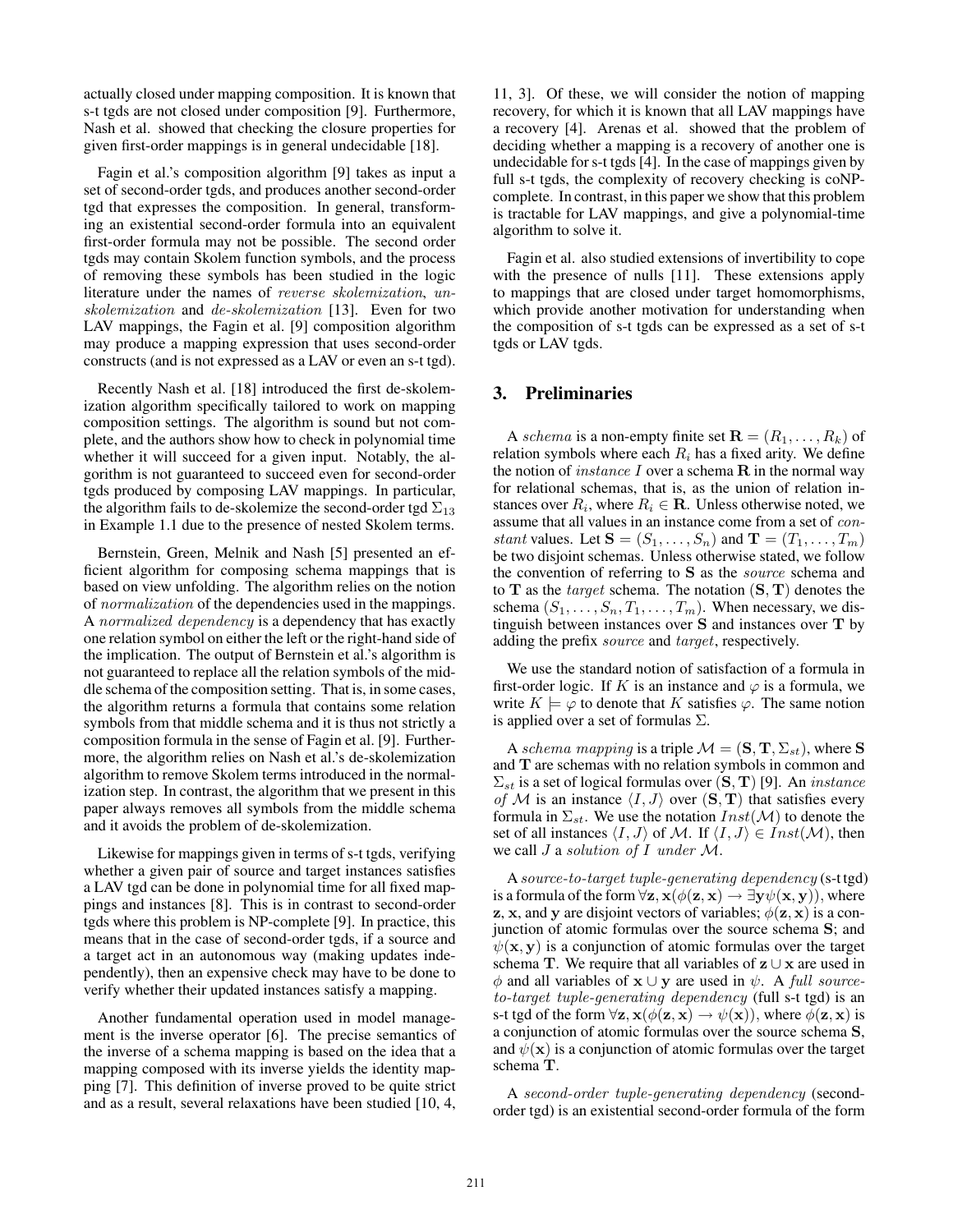$\exists$ **f**( $(\forall$ **x**<sub>1</sub>( $\phi$ <sub>1</sub> $\rightarrow \psi$ <sub>1</sub>))  $\land \cdots \land (\forall$ **x**<sub>n</sub>( $\phi$ <sub>n</sub> $\rightarrow \psi$ <sub>n</sub>))) where (1) each member of **f** is a function symbol; (2) each  $\phi_i$  is a conjunction of (a) atomic formulas over the source schema S and (b) equalities of the form  $t = t'$  where t and t' are terms based on  $x_i$  and f; (3) each  $\psi_i$  is a conjunction of atomic formulas over the target schema  $T$ ; and (4) each variable in  $x_i$  appears in some atom of  $\phi_i$ .

Given a schema mapping  $M$  and a source instance I over S, the problem of finding a solution J over the target schema T is known as the *data exchange problem*. For any mapping  $M$ , there may be many solutions for a given source instance I. Let R be a schema, and J and  $J'$  two instances over **R**. A function h is a homomorphism from  $J$  to  $J'$  if (1)  $h(c) = c$  for every constant c, and (2) for every relation symbol of R in R, and every tuple  $R(a_1, \ldots, a_k) \in J$ , we have that  $R(h(a_1),...,h(a_k)) \in J'.^1$  Given M and a source instance  $I$ , a *universal solution* of  $I$  under  $M$  is a solution  $U$  of  $I$  under  $M$  such that for every solution  $J$  of  $I$ under M, there exists a homomorphism  $h: U \rightarrow J$  with the property that  $h(v) = v$  for every source value occurring in I. If  $\Sigma$  consists of s-t tgds, then *chasing I* with  $\Sigma$  produces a universal solution  $U$  of  $I$  under  $M$ . Target values introduced at any time during a chase step that do not appear in the source instance (i.e., that are not constants from the source instance) are called instance labeled nulls (or instance nulls, for short) [8]. Thus, values in a target instance come from the union of a set of constant values and a set of (disjoint) instance labeled nulls.

Next, we recall the concept of mapping composition [9]. Given two schema mappings  $\mathcal{M}_{12} = (\mathbf{S}_1, \mathbf{S}_2, \Sigma_{12})$  and  $M_{23} = (\mathbf{S_2}, \mathbf{S_3}, \Sigma_{23})$ , the *composition*  $M_{12} \circ M_{23}$  is a schema mapping  $\mathcal{M}_{13} = (\mathbf{S}_1, \mathbf{S}_3, \Sigma_{13})$  such that for every instance I over  $S_1$  and every instance K over  $S_3$ , we have  $\langle I, K \rangle \models \Sigma_{13}$  if and only if there is an instance J over  $\mathbf{S_2}$ such that  $\langle I, J \rangle \models \Sigma_{12}$  and  $\langle J, K \rangle \models \Sigma_{23}$ . When mappings are understood from the context, we shall often use  $\Sigma_{12} \circ \Sigma_{23}$ to denote the *composition formula* of  $M_{12} \circ M_{23}$ .

A tableau over a schema  $\bf{R}$  is an instance of  $\bf{R}$  where a tuple of the tableau may contain values drawn from the set of constants or from a (disjoint) set of variables [2]. An embedding of a tableau D into instance I is a valuation  $v$ for the variables occurring in D such that  $v(D) \subseteq I$ . In our work, we will use the notion of tableau as an embodiment of the information captured by a formula over  $R$  [17]. Others have described how to create a tableau for a given query [2]. Here we show how to do this for a formula of the form  $\forall x \exists y \phi(x, y)$ . A formula tableau is constructed by creating a tableau tuple for each single atomic relational formula appearing in  $\phi(\mathbf{x}, \mathbf{y})$ . For each universally quantified variable, we create a tableau universal variable in the tableau, and for each existential variable in the formula, we create a tableau existential variable. We shall often refer to tableau existential variables as tableau existential nulls, or simply, tableau nulls. Thus an embedding of a formula tableau tuple into an instance tuple maps (a) tableau universal variables to constants values in the instance tuple, and (b) tableau existential variables to either constant values or instance labeled nulls in the instance. We use lowercase letters (e.g.  $x$  and  $y$ ) and upper case letters (e.g.  $Z$ ,  $U$ ,  $V$  and  $W$ ), possibly with subscripts, to indicate tableau universal variables and tableau existential variables, respectively.

### 4. Composing LAV Mappings

In this section, we present the main result of the paper: an algorithm that given two LAV mappings, produces a LAV mapping that expresses their composition. We first define the the notion of LAV tgds and mappings. Second, we present the intuition behind our algorithm. Finally, we present the algorithm and its correctness proof.

#### 4.1 Local-As-View Mappings

LAV mappings were initially introduced by Levy, Rajaraman, and Ordille [15] to overcome some limitations in the use of traditional views for data integration. The idea of a LAV mapping is that each relation symbol of the source (the local schema in the terminology of the day [14]) is defined with respect to the target schema (the *global* schema).

The following is the definition of LAV tgds that we use in this paper.

Definition 4.1. [LAV tgd] A LAV source-to-target tuple generating dependency (LAV tgd) is an s-t tgd of the form

$$
\forall \mathbf{z} \forall \mathbf{x} \ S(\mathbf{z}, \mathbf{x}) \rightarrow \exists \mathbf{y} \ \psi_T(\mathbf{x}, \mathbf{y})
$$

where  $S(\mathbf{z}, \mathbf{x})$  is an atomic relational formula over a source  $S$ ;  $z$ ,  $x$  and  $y$  are mutually disjoint vectors of variables; and  $\psi_T(\mathbf{x}, \mathbf{y})$  is a conjunction of atomic formulas over a target schema T. Every variable in z and  $\bf{x}$  appears exactly once in  $S(\bf{z},\bf{x})$ .

The definition simply states that a LAV tgd is a source-totarget tgd such that (1) it has exactly one literal on the lefthand side; and (2) every variable of  $S(\mathbf{z}, \mathbf{x})$  must be distinct. This latter condition is a common underlying assumption in LAV systems such as the Information Manifold [15], where the goal is to explain a relation symbol of the source using a formula on the target (global) schema. Thus, the source relation symbol is denoted with one literal that has a (distinct) variable for each attribute of the source relation (and hence, in SQL terminology, there are no selection conditions on the source relation). Interestingly, some theoretical studies have allowed repeated variables in the left-hand side of a LAV tgd [8, 20].

Our definition of LAV is slightly more general than the one given by Lenzerini [14]. Lenzerini's definition of sound LAV views restricts z to be empty; in other words, all source variables must appear in the target formula [14]. We relax this last condition as is common in practical cases of data exchange.

 $^{\rm 1}$  For notational convenience we say that the homomorphism is from  $J$  to  $J'$ , but as a function the homomorphism is from the variables and constants of J to the variables and constants of  $J'$ .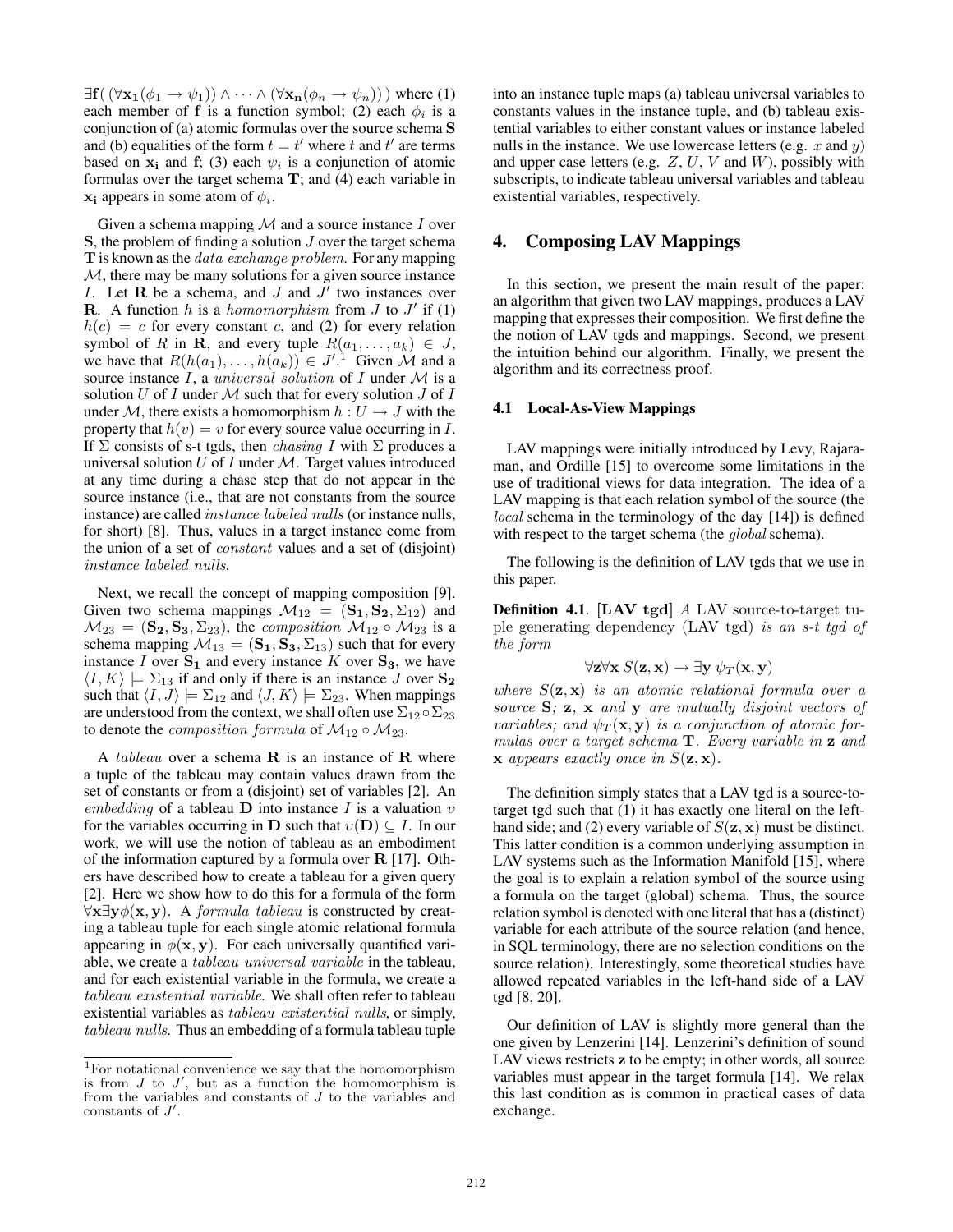We now define a LAV mapping as a source, a target, and a set of LAV tgds.

Definition 4.2. [LAV Schema Mapping] A LAV schema mapping is a mapping  $\mathcal{M} = (\mathbf{S}, \mathbf{T}, \Sigma)$ , where S and T are schemas with no relation symbols in common and  $\Sigma$  is a finite set of LAV tgds over  $(S, T)$ .

We will show shortly that LAV mappings are closed under composition. The two conditions defining LAV mappings are tight, in the sense that minimal relaxations of their conditions lead to mappings that are not closed under composition. We can show the tightness of the class by resorting to existing examples from the literature whose composition has been shown to be inexpressible using (first-order) s-t tgds.

**Example 4.3.** For the relaxation of condition  $(1)$ , consider the following two mappings in which there are no repeated variables on the left-hand side of the dependencies, but one of the dependencies has two literals on the left-hand side.

$$
\Sigma_{12}: \quad \{ \forall x \ (A(x) \to \exists y \ F(x,y)),\forall u \ (B(u) \to \exists v \ G(u,v)) \}
$$
  

$$
\Sigma_{23}: \quad \{ \forall x \forall u \forall y \forall v \ (F(x,y) \land G(u,v)\to T(x,y,u,v)) \}
$$

Composing  $\Sigma_{12}$  with  $\Sigma_{23}$  gives the following secondorder result:

$$
\begin{array}{ll} \phi : & \left\{ \exists f \exists g \left( \forall x \forall u \right. \\ A(x) \land B(u) \rightarrow T(x, f(x), u, g(u)) \right) \right\} \end{array}
$$

A first guess for re-writing  $\phi$  as an equivalent s-t tgd might involve replacing Skolem functions f and g with existentially quantified variables y and v, respectively, as shown below:

$$
\phi': \quad \forall x \forall u \ (A(x) \land B(u) \rightarrow \exists y \exists v \ T(x, y, u, v))
$$

However,  $\phi'$  does not correctly capture the composition result since it introduces unwanted relationships: both existential variables y and v depend on both universally quantified variables x and u, instead of having y depend only on x and v depend on only u, as originally captured by the second-order result  $\phi$ . In fact, it has been shown (see [18] Section 6, page  $34$ ) that the composition of the above mappings cannot be expressed using s-t tgds. However, they can be expressed using the following equivalent set of first-order sentences  $\theta$ :

$$
\forall x \ A(x) \rightarrow \exists y \forall u \ (B(u) \rightarrow T(x, y, u, v))
$$
  

$$
\forall u \ B(u) \rightarrow \exists v \forall x \ (A(x) \rightarrow T(x, y, u, v))
$$

Example 4.4. For the relaxation of condition  $(2)$ , consider the following mappings where all dependencies have exactly one literal on the left-hand side, but one of the dependencies has repeated variables.

$$
\Sigma_{12}: \ \{\forall e (Emp(e) \rightarrow \exists m Mgr_1(e, m))\}
$$

$$
\Sigma_{23}: \quad {\forall e \forall m(Mgr_1(e,m) \to Mgr(e,m)),\forall e(Mgr_1(e,e) \to SelfMgr(e)) }
$$

|             | $Tableau E^*$   | Tableau F                  |
|-------------|-----------------|----------------------------|
| Tableau D   | $T_1$           | R                          |
| S           | $x_1$ Y         | $x_1$ W                    |
| $x_1$ $x_2$ | $T_2$<br>$Yx_2$ | $x_2$ V<br>$x_1$ U<br>Y II |

#### Figure 1: Illustration of tableaux

∗

Fagin et al. showed that the composition of these mappings is a second-order tgd with equalities (see [9], Section 5, page 1013 and pages  $1016/17$ , that cannot be equivalently defined by any set of s-t tgds.

$$
\Sigma_{13}: \quad {\exists f(\forall e(Emp(e) \rightarrow Mgr(e, f(e))) \atop \land \forall e(Emp(e) \land e = f(e) \rightarrow SelfMgr(e))) }
$$

### 4.2 Intuition of the Algorithm

We now present a simple example that illustrates the intuition behind our algorithm for composing LAV mappings. Consider the schemas S, T and R, and the schema mappings  $M_{12} = (\mathbf{S}, \mathbf{T}, \Sigma_{12})$  and  $M_{23} = (\mathbf{T}, \mathbf{R}, \Sigma_{23})$  where  $\Sigma_{12}$  contains a single LAV dependency  $\alpha$ , and  $\Sigma_{23}$  contains three LAV dependencies  $\beta_1, \beta_2$ , and  $\beta_3$ .

$$
\alpha: \quad \forall x_1 \forall x_2 \ (S(x_1, x_2) \rightarrow \exists y \ T_1(x_1, y) \land T_2(y, x_2))
$$

$$
\beta_1: \forall t_1 \forall t_2 (T_1(t_1, t_2) \to \exists w R(t_1, w)) \n\beta_2: \forall t_3 \forall t_4 (T_2(t_3, t_4) \to \exists v R(t_4, v)) \n\beta_3: \forall t_5 \forall t_6 (T_1(t_5, t_6) \to \exists u R(t_5, u) \land R(t_6, u))
$$

Our algorithm constructs tableaux from the formulas, and relies on chasing these tableaux with the dependencies of  $\Sigma_{12}$  and  $\Sigma_{23}$ . The goal is to create a composition result that effectively removes terms from the middle schema (that is, in this example it means removing references to relational symbols  $T_1$  and  $T_2$  in **T**).

We consider each dependency of  $\Sigma_{12}$  in turn. In our example, there is only one such dependency  $\alpha$ . We take the left-hand-side of  $\alpha$  and create a formula tableau **D** containing the single tuple  $S(x_1, x_2)$  as illustrated in Figure 1, where universally quantified variables  $x_1$  and  $x_2$  are defined as tableau universal variables in the tableau. We interpret tableau D as defining a representative source instance over schema S.

We now chase tableau D by applying  $\alpha$ , and create a tableau  $E^*$ . In this step, the chase creates two new tableau tuples  $T_1(x_1, Y)$  and  $T_2(Y, x_2)$ , where the existential variable y in  $\alpha$  is assigned a fresh tableau existential variable Y (as shown in Figure 1).

We proceed by chasing tableau E<sup>∗</sup> with all the dependencies in  $\Sigma_{23}$  until the chase terminates. In this example, we create a tableau  $\mathbf{F}^*$  (Figure 1). At each chase step, a rule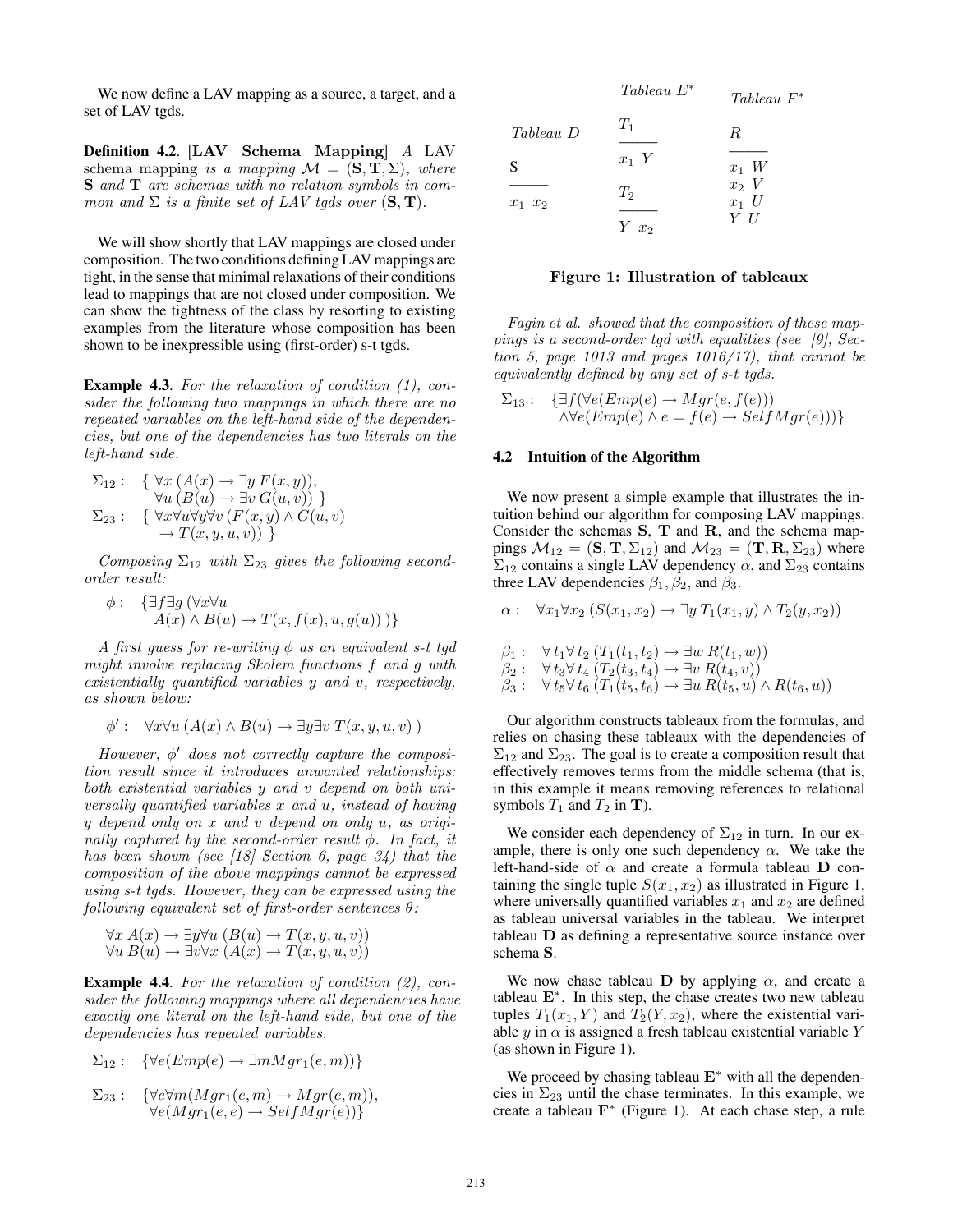$\beta_i$  of  $\Sigma_{23}$  is fired if there is a row tuple in  $\mathbf{E}^*$  that satisfies  $\beta_i$ 's left-hand-side. Take dependency  $\beta_1$ : in this chase step, the application of  $\beta_1$  generates the tuple  $R(x_1, W)$  in  $\mathbf{F}^*$ , where the tableau universal variable  $x_1$  comes from the tuple  $T_1(x_1, Y)$  in  $\mathbf{E}^*$  and, where the existential variable w in  $\beta_1$ is assigned a fresh tableau existential variable W. Observe that any tableau universal variable appearing now in tableau  $$ 

Consider dependency  $\beta_2$ . The application of  $\beta_2$  to the tableau tuple  $\hat{T}_2(Y, x_2)$  generates the row  $R(x_2, V)$  in  $\mathbf{F}^*$ , where existential variable v in  $\beta_2$  is assigned a fresh tableau existential variable V .

Last, consider dependency  $\beta_3$ . The application of  $\beta_3$  generates two rows  $R(x_1, U)$  and  $R(Y, U)$  in  $\mathbf{F}^*$ , where both tableau universal variable  $x_1$  and tableau existential variable Y come from row  $T_1(x_1, Y)$  in  $\mathbf{E}^*$  and, where existential variable u in  $\beta_3$  is assigned a fresh tableau existential variable U. Note that this chase step creates two tuples with the same tableau existential null (this effectively captures the role of existentially-quantified variable  $u$  representing a join in the right-hand-side of  $\beta_3$ ). Again here, observe that tableau universal variable  $x_1$  in tableau  $\mathbf{F}^*$  comes originally from tableau D; furthermore, observe that tableau existential variable Y was created while chasing tableau D with  $\alpha$ .

Now consider taking the two tableaux  **and**  $**F**<sup>*</sup>$  **of Figure** 1. We will use these tableaux to create a LAV tgd  $\delta$  representing the composition. We take the only tuple of tableau D (remember this is exactly the case since  $\alpha$  is a LAV tgd), and we use it to create the left-hand side of  $\delta$ . The part of δ constructed so far reads as follows: " $\forall x_1 \forall x_2 S(x_1, x_2)$ ". We do so by universally quantifying all variables of **D**.

Then, we construct the right-hand side of  $\delta$ . First, we take tableau F ∗ , we identify the tableau existential variables, and we create a quantifier prefix that consists of one existentiallyquantified variable for each tableau existential variable. Note that in the figure, we have used upper case letters for tableau existential variables; when we create existential variables for them, we shall instead use lower case letters. Second, we create a conjunction of atomic relational formulas, where each atomic formula corresponds to a tuple in  $\mathbf{F}^*$ . As result, we obtain the following formula for the right-hand side of  $\delta$ : ∃w∃v∃u∃y  $(R(x_1, w) \wedge R(x_2, v) \wedge R(x_1, u) \wedge R(y, u)).$ 

Putting it all together, the LAV tgd  $\delta$  that expresses the composition of  $\Sigma_{12}$  and  $\Sigma_{23}$  is the following:

 $\delta$  :  $\forall x_1 \forall x_2 \ (S(x_1, x_2) \rightarrow$  $\exists w \exists v \exists u \exists y \ (R(x_1, w) \land R(x_2, v) \land R(x_1, u) \land R(y, u)))$ 

#### 4.3 Algorithm and Correctness Proof

We now present the algorithm to compose LAV schema mappings, which we call ComposeLAV  $(\mathcal{M}_{12}, \mathcal{M}_{23})$ . Algorithm 1 takes as input two LAV schema mappings  $\mathcal{M}_{12}$ and  $M_{23}$ . It constructs the output LAV mapping  $M_{13} =$  $(\mathbf{S}_1, \mathbf{S}_3, \Sigma_{13})$  by considering each dependency  $\alpha$  of  $\Sigma_{12}$  one at a time (the loop of Lines 2-13). For each rule  $\alpha$  it constructs a tableau **D** from  $\alpha$ 's left-hand side (Line 3), and

chases **D** with  $\Sigma_{12}$  to obtain  $\mathbf{E}^*$  (Line 4). Then, another tableau  $\mathbf{F}^*$  is obtained by chasing  $\mathbf{E}^*$  with  $\Sigma_{23}$  (Line 5). In Lines 7 to 11, the tableaux  $\bf{D}$  and  $\bf{F}^*$  are used to create a LAV tgd that is added to the output of the algorithm. The algorithm runs in polynomial time.

| Algorithm 1 ComposeLAV $(\mathcal{M}_{12}, \mathcal{M}_{23})$                                         |
|-------------------------------------------------------------------------------------------------------|
| <b>Input:</b> LAV schema mappings $M_{12} = (\mathbf{S_1}, \mathbf{S_2}, \Sigma_{12})$                |
| and $\mathcal{M}_{23} = (\mathbf{S}_2, \mathbf{S}_3, \Sigma_{23})$                                    |
| <b>Output:</b> LAV schema mapping $M_{13} = (\mathbf{S}_1, \mathbf{S}_3, \Sigma_{13}),$               |
| which is the composition of $\mathcal{M}_{12}$ and $\mathcal{M}_{23}$                                 |
| 1: Initialize $\Sigma_{13}$ to be the empty set                                                       |
| 2: for each rule $\alpha$ in $\Sigma_{12}$ do                                                         |
| Let D be the tableau of the left hand side of $\alpha$<br>3:                                          |
| 4: Let $\mathbf{E}^*$ be the result of chasing <b>D</b> with $\Sigma_{12}$                            |
| 5: Let $\mathbf{F}^*$ be the result of chasing $\mathbf{E}^*$ with $\Sigma_{23}$                      |
| if $F^*$ is not empty then<br>6:                                                                      |
| Create a literal $R(x)$ from the (only) tuple in D<br>7:                                              |
| Create a conjunction of literals $\psi(\mathbf{y})$ from the tuples<br>8:                             |
| in tableau $\mathbf{F}^*$                                                                             |
| Let $w_1, \ldots, w_m$ be the variables of y that are<br>9:                                           |
| tableau existential variables of $F^*$                                                                |
| Let $\delta$ be the LAV tgd $R(\mathbf{x}) \to \exists w_1 \dots \exists w_m \psi(\mathbf{y})$<br>10: |
| Add $\delta$ to $\Sigma_{13}$<br>11:                                                                  |
| end if<br>12:                                                                                         |
| $13:$ end for                                                                                         |
| 14: Let $\mathcal{M}_{13} = (\mathbf{S}_1, \mathbf{S}_3, \Sigma_{13})$                                |
| 15: return $\mathcal{M}_{13}$                                                                         |
|                                                                                                       |

Next, we show the correctness of the composition algorithm. That is, we show that given two schema mappings specified by LAV tgds, the algorithm returns a set of LAV tgds that is indeed their composition. The correctness proof uses properties of the chase procedure with s-t tgds [8] and homomorphism techniques. Note that if our definition of LAV were to allow repeated variables, our algorithm would have to generate equalities as shown in Example 4.4. Because we assume LAV without repeated variables, we do not need to do this. This is key to the correctness proof of our algorithm.

**Theorem 4.5.** Let  $\mathcal{M}_{12}$  =  $(\mathbf{S}_1, \mathbf{S}_2, \Sigma_{12})$  and  $M_{23}$  =  $(S_2, S_3, \Sigma_{23})$ , where both  $\Sigma_{12}$  and  $\Sigma_{23}$ are sets of LAV tgds. Then, the algorithm ComposeLAV $(\mathcal{M}_{12},\mathcal{M}_{23})$  returns in polynomial time a schema mapping  $\mathcal{M}_{13} = (\mathbf{S_1}, \mathbf{S_3}, \Sigma_{13})$  such that  $\Sigma_{13}$ is also a set of LAV tgds and  $\mathcal{M}_{13} = \mathcal{M}_{12} \circ \mathcal{M}_{23}$ .

PROOF. (Sketch) To show that the schema mapping  $\mathcal{M}_{13}$ generated by the algorithm is the composition  $\mathcal{M}_{12} \circ \mathcal{M}_{23}$ , we need to show that for every instance  $I$  over  $S_1$  and for every instance K over  $S_3$ , we have that  $\langle I, K \rangle \models \Sigma_{13}$  if and only if there is an instance J over  $S_2$  such that  $\langle I, J \rangle \models \Sigma_{12}$ and  $\langle J, K \rangle \models \Sigma_{23}$ .

 $( \Rightarrow )$  We will illustrate this direction of the proof with the diagram of Figure 2. Assume that there are instances I and K of  $S_1$  and  $S_3$ , respectively, such that  $\langle I, K \rangle \models \Sigma_{13}$ . We need to show that there exists an instance  $J$  over  $S_2$  such that  $\langle I, J \rangle \models \Sigma_{12}$  and  $\langle J, K \rangle \models \Sigma_{23}$ .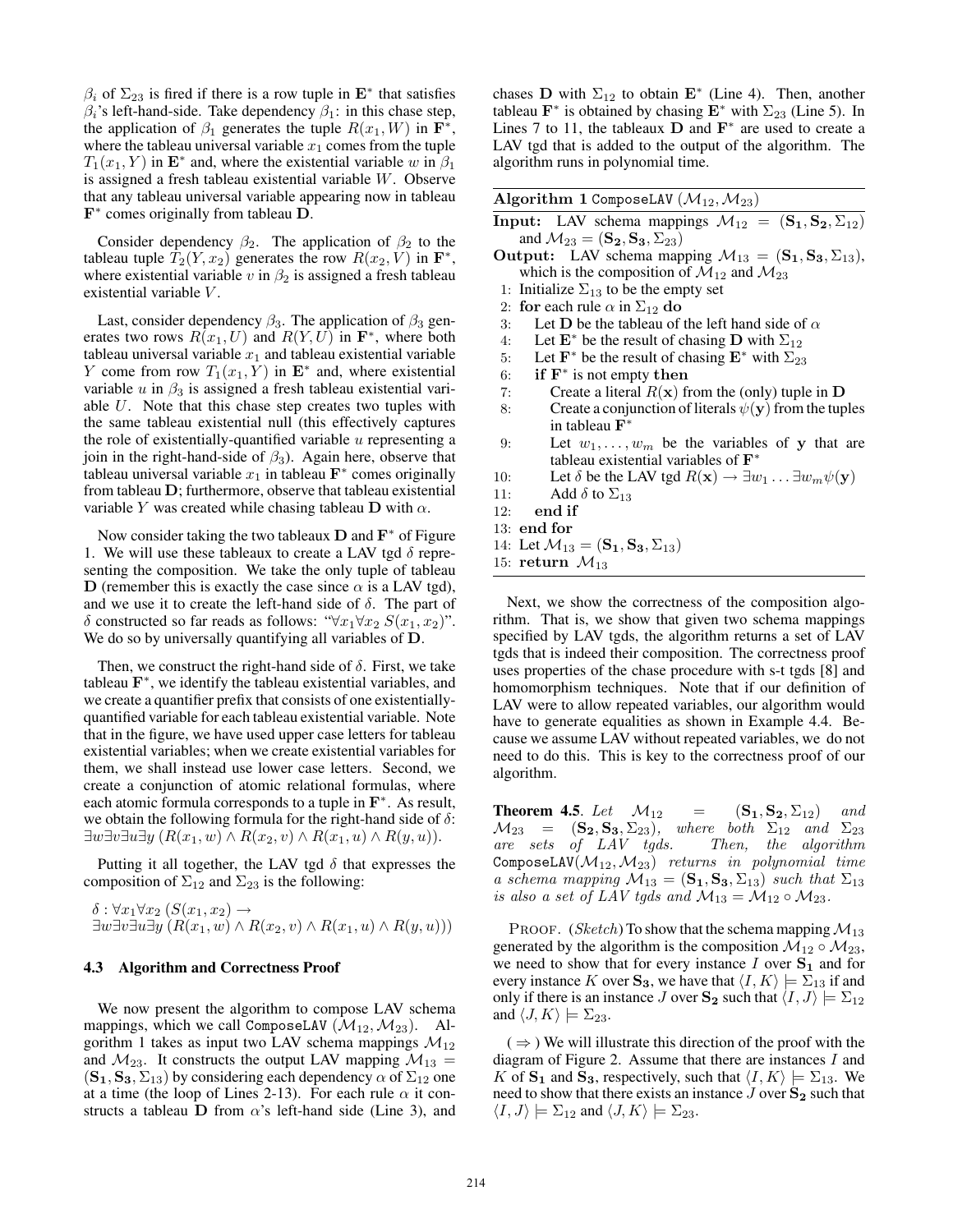

Figure 2: An illustration of Theorem 4.5

We construct J as follows. Let  $K^*$  be the result of chasing *I* with  $\Sigma_{13}$  (Arrow 1 in the figure). Since  $K^*$  is a universal solution for I in  $\Sigma_{13}$ , and instance K (from our hypothesis) is a solution for I in  $\Sigma_{13}$ , there must exist a homomorphism h from  $K^*$  to K. Next, let  $J^*$  be the result of chasing  $\overline{I}$  with  $\Sigma_{12}$  (Arrow 2).

In the following steps, we shall construct an instance J over source  $\mathbf{S_2}$ , and show that  $\langle I, J \rangle \models \Sigma_{12}$  and  $\langle J, K \rangle \models \Sigma_{23}$ . Two pieces of information are fundamental at this point: (1) homomorphism  $h: K^* \to K$ , and (2) the syntactic LAV restrictions on the input mappings. We shall use both of them to derive a homomorphism  $h'$  that, when applied to instance  $J^*$ , unveils the desired "middle" instance  $J$ .

The intuition behind why we can derive a homomorphism h' to construct J is as follows. To be a solution for  $\Sigma_{12}$ ,  $J$  must be a homomorphic image of  $J^*$ ; as such, it should contain constant values that are already present in  $J^*$ , or constant values which instantiate (some) nulls in  $J^*$ . In the first case, those constant values should be source values from instance  $I$  that were passed to  $J^*$  at some point during the chase procedure due to some rule  $\alpha$  of  $\Sigma_{12}$ . Intuitively, a subset of those constant values should also be present in instance  $K^*$ . In the second case, constant values instantiating nulls should come directly from instance  $K$  (and, thus from homomorphism h) if we want to later show that  $\langle J, K \rangle \models$  $\Sigma_{23}$ . Choosing exactly which labeled nulls in  $J^*$  map to constant values of  $K$  is the crux of the proof.

Because we do not know how to relate instances  $J^*$  and  $K^*$  at this point, the construction of homomorphism  $h'$  exclusively depends on the derivation chain of chase steps 4 and 5 (of Figure 2), and on the embeddings of the tableaux (generated by the algorithm) into instances  $I, J^*$  and  $K^*$ . As mentioned earlier, an important piece in this analysis is the fact that the dependencies are LAV. Consider a chase step with a rule  $\alpha$ . Given a tuple t' in  $J^*$ , derived from an application of  $\alpha$ , we know that since  $\alpha$  is in LAV, there is exactly one instance tuple  $t''$  in I such that tuple  $t'$  is the result of chasing tuple  $t^{i\tilde{\jmath}}$  with  $\alpha$  (Arrow 3). For each rule  $\alpha$  of  $\Sigma_{12}$ : let D be the tableau of the left-hand-side of  $\alpha$ ; following the algorithm, let  $\mathbf{E}^*$  be the result of chasing D with  $\Sigma_{12}$  (arrow 4); let  $\mathbf{F}^*$  be the result of chasing  $\mathbf{E}^*$  with  $\Sigma_{23}$  (Arrow 5). By definition of the chase procedure, there are two homomorphisms  $g_1 : \mathbf{D} \cup \mathbf{E}^* \to I \cup J^*$  and  $g_2 : \mathbf{D} \cup \mathbf{F}^* \to I \cup K^*$ , such that specific tableau tuples (i.e.,  $s''$ ,  $s'_f$  and  $s_f$  in the figure) can be transformed into instance tuples (i.e.,  $t''$ ,  $t'$  and t, respectively). Note that  $s'_{f}$  (respectively  $s_{f}$ ) is one of the tuples in  $\mathbf{E}^*$  (respectively  $\mathbf{F}^*$ ).

Using homomorphisms  $h$ ,  $g_1$  and  $g_2$ , we can construct a homomorphism h' such that  $h'(J^*) = J$ . We define h' by analyzing the role played by each tableau variable in  $E^*$ . Careful consideration should be taken when dealing with tableau existential variables as some of them embody exchanged existentials in  $\Sigma_{23}$ . In essence, the homomorphic instance-level images of those (exchanged) tableau existential variables (i.e., instance nulls in  $J^*$ ) are the ones that are mapped to constant values in  $K$ .

After constructing an instance J over  $\mathbf{S}_2$ , we have  $\langle I, J \rangle \models$  $\Sigma_{12}$  because  $J^*$  is a solution and  $J$  is a homomorphic image of J. The last step involves showing that  $\langle J, K \rangle \models \Sigma_{23}$ . For this, we must show that for any rule  $\beta$  of  $\Sigma_{23}$ , a tuple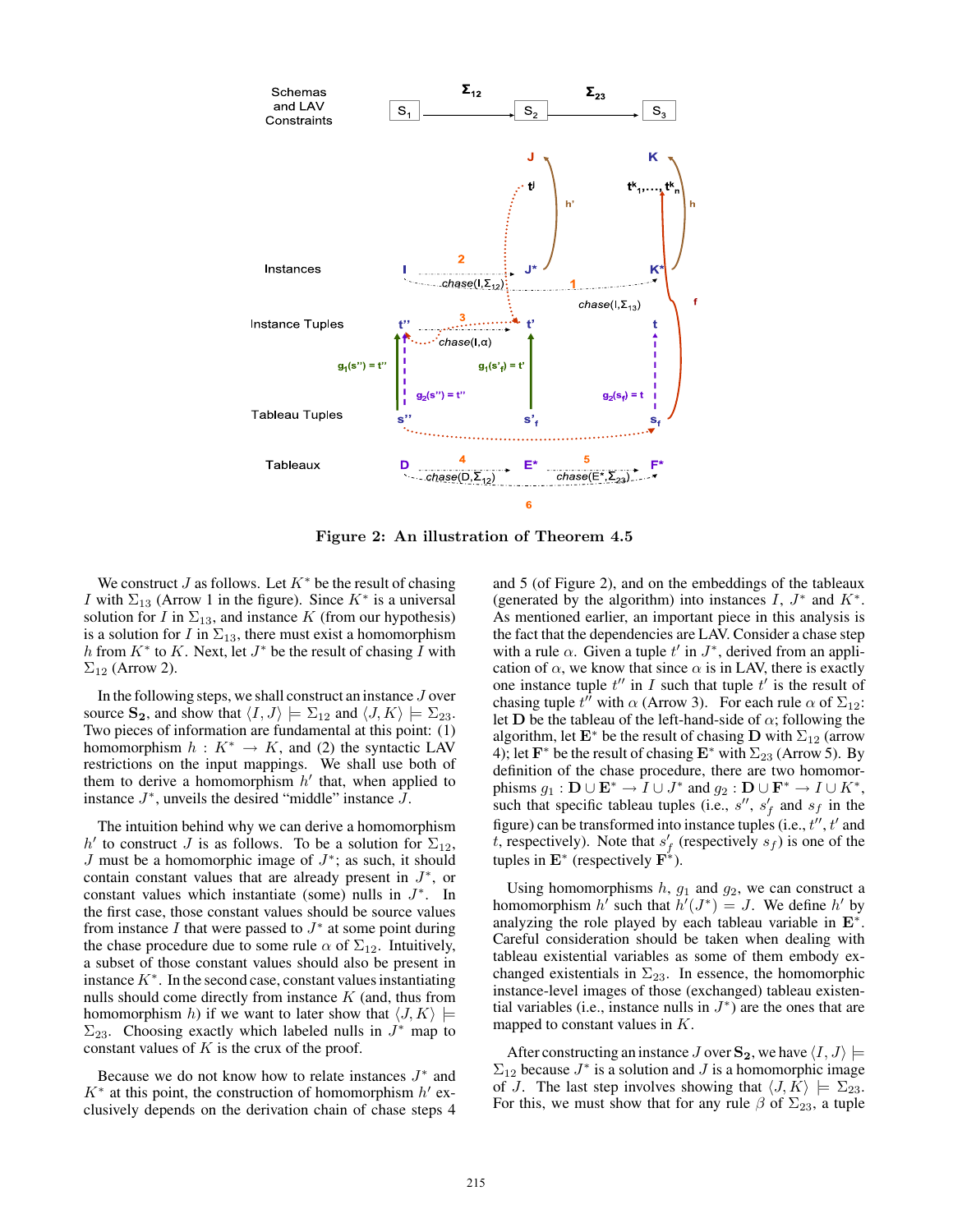$t_j$  in J satisfying  $\beta$ 's left-hand-side produces one or more tuples  $t_1^k, t_2^k, ..., t_n^k$  in instance K (this would mean that K satisfies  $\beta$ 's right-hand-side). Again here, by reasoning on the derivation chain of chase steps 1 and 6, using the syntactic LAV restrictions on the setting and using homomorphisms  $h, h', g_1$  and  $g_2$ , we show that there exists a homomorphism f from  $\mathbf{D} \cup \mathbf{F}^*$  to  $I \cup K$ . Using homomorphism f, we know that tuple  $t_j$  in J produces a tuple  $t^k$  in  $\tilde{K}$ . That was to be shown.

 $($   $\Leftarrow$   $)$  As for the converse, it is not difficult to show that if  $\langle I, K \rangle \in Inst(\mathcal{M}_{12}) \circ Inst(\mathcal{M}_{23})$ , then  $\langle I, K \rangle \models \Sigma_{13}$ .  $\Box$ 

### 5. Recovery Checking

We now turn our attention to another important property of LAV mappings. This property is related to the recovery of a mapping, which was defined recently by Arenas, Pérez, and Riveros [4]. Informally, given a schema mapping  $\mathcal{M}_{st}$ , from the source to the target, a recovery operator computes a reverse schema mapping  $\mathcal{M}_{ts}$  from the target to the source, such that for any instance  $I$  of  $S$ , it recovers all information in I. This was formalized in [4] as follows.

**Definition 5.1.** [Schema Recovery] [4] Let  $\mathcal{M}_{st}$  =  $(\mathbf{S}, \mathbf{T}, \Sigma_{st})$  and  $\mathcal{M}_{ts} = (\mathbf{T}, \mathbf{S}, \Sigma_{ts})$  be two schema mappings. Then,  $\mathcal{M}_{ts}$  is a recovery of  $\mathcal{M}_{st}$  iff for every instance I, we have that  $\langle I, I \rangle \in \mathcal{M}_{st} \circ \mathcal{M}_{ts}$ .

Arenas, Pérez, and Riveros [4] showed that every mapping defined as a set of s-t tgds has a recovery (in fact, they showed this for the stronger notion of *maximum recovery*). They also presented the following decision problem: given mappings  $\mathcal{M}_1$  and  $\mathcal{M}_2$ , check whether  $\mathcal{M}_2$  is a recovery of  $\mathcal{M}_1$ . In the following, we will call this problem *recovery* checking. The main result of this section is to show a sharp contrast in the complexity of this problem for LAV mappings, as opposed to mappings expressed with general s-t tgds or even full tgds. In particular, we show that the problem can be solved in polynomial time for LAV mappings, whereas it is undecidable for general s-t tgds and coNP-complete for full tgds [4].

The problem of recovery checking has an important practical application: checking update preservation in, for example, systems where peers may autonomously develop their own mappings [12]. Consider a scenario where we have materialized versions of the source and the target. That is, we have mappings  $\mathcal{M}_{st} = (\mathbf{S}, \mathbf{T}, \Sigma_{st})$  and  $\mathcal{M}_{ts} = (\mathbf{T}, \mathbf{S}, \Sigma_{ts}),$ a source instance I, and a target instance J. Now, suppose that we update instance I to produce another instance  $\hat{I}'$ . A natural question is whether it is possible to update  $J$  in order to produce another instance  $J'$  in such a way that  $\langle I', J' \rangle$ satisfies the constraints of the mappings. More formally, we expect that  $\langle I', J' \rangle \in \mathcal{M}_{st}$  and  $\langle J', I' \rangle \in \mathcal{M}_{ts}$ . This means that we must check whether for every  $I'$ ,  $\langle I', I' \rangle \in$  $\mathcal{M}_{st} \circ \mathcal{M}_{ts}$ , which is precisely the recovery checking problem. In the following example, we illustrate the application of the recovery checking problem to update preservation.

Example 5.2. Consider the scenario of an airline company that maintains a historical database with flight segments (point of origin and destination), and it has a Web application where it exposes non-stop and direct flights. Suppose that there is a mapping stating that every flight on the Web application has a corresponding flight segment on the database with the same airport of origin; and that all flight segments from the historical database have in the Web application a corresponding non-stop flight from the destination to the point of origin (thus allowing passengers to return to their point of origin using the same connection).

To formalize this, let  $S$  be the schema of the Web application, and **T** be the historical database. Let  $\mathcal{M}_{st} =$  $(\mathbf{S}, \mathbf{T}, \Sigma_{st})$  and  $\mathcal{M}_{ts} = (\mathbf{T}, \mathbf{S}, \Sigma_{ts})$  be two schema mappings where  $\Sigma_{st}$  and  $\Sigma_{ts}$  are as follows:

 $\Sigma_{st}$ :  $\forall x \forall y \; Flight(x, y) \rightarrow \exists c \; Segment(x, c)$ 

 $\Sigma_{ts}$ :  $\forall o \forall d$  Segment $(o, d) \rightarrow Flight(d, o)$ 

It follows from the results on recovery checking that we will present shortly that the recovery condition is not satisfied for these mappings. That is, there is some instance I such that  $\langle I, I \rangle \not\models \mathcal{M}_{st} \circ \mathcal{M}_{ts}$ . This implies that there are cases where an update to the Web application may be impossible to be translated to the historical database. In particular, consider a historical database that has information about two flight segments from Toronto to Munich, and viceversa; and a Web application has non-stop flights from Toronto to Munich and from Munich to Toronto. That is,  $I =$  ${Flight(Toronto, Munich), Flight(Munich, Toronto)}$ , and  $J = \{Segment(Toronto, Munich),$  $Segment(Munich, Toronto)$ . Now, suppose that we update the Web application and add a new non-stop  ${\it flight from London}$  to Munich. Let  $I'$  be the updated instance, that is:  $I' = \{Flight(Toronto, Munich),\}$  $Flight(Munich, Toronto),$  $Flight(London, Munich)$ . A natural question is: can we modify the historical database J in such a way that it remains consistent with respect to the updated Web application  $I'$  and the mappings? It is easy to see that  $\langle I',I'\rangle \not\models \mathcal{M}_{st} \circ \mathcal{M}_{ts}$ , which answers the question to the negative.

Consider now what happens if we have a different mapping which states that each flight segment in the historical database should have a corresponding flight in the Web application with the same point of origin. Formally, we have the following mappings  $\mathcal{M}_{st}^2 = (\mathbf{S}, \mathbf{T}, \Sigma_{st}^2)$ and  $\mathcal{M}_{ts}^2 = (\mathbf{T}, \mathbf{S}, \Sigma_{ts}^2)$ .

 $\Sigma_{st}^2$ :  $\forall x \forall y \; Flight(x, y) \rightarrow \exists c \; Segment(x, c)$ 

 $\Sigma_{ts}^2$ :  $\forall o \forall d$  Segment $(o, d) \rightarrow \exists z Flight(o, z)$ 

In this case, we can use our results on recovery checking to show that any update to the Web application can be translated to the historical database. In particular, from our results it follows that  $\mathcal{M}_{st}^2$  and  $\mathcal{\bar{M}}_{ts}^2$  satisfy the recovery condition. In terms of our example, this means the following. Let I be a Web application, and J be a historical database. Suppose that we update I and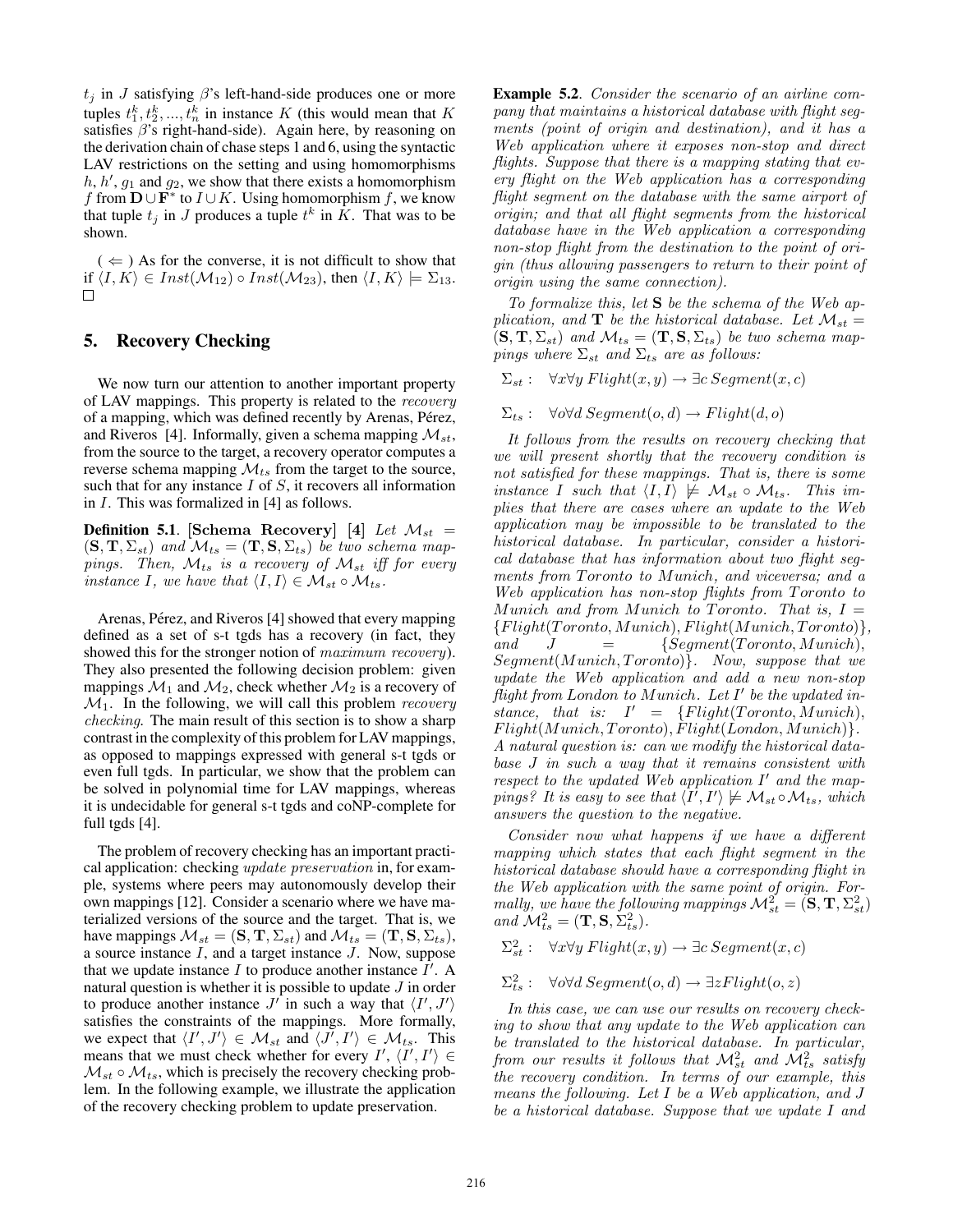$obtain$  a new instance  $I'$ . Since the recovery checking condition is satisfied, we have that  $\langle I',I'\rangle \models \mathcal{M}_{st}^2 \circ \mathcal{M}_{ts}^2$ . This means that we are guaranteed to have some sequence of updates to the historical database that pro $duces an updated database instance J' that is consist$ tent with the updated Web application  $I'$  and the mappings.

### 5.1 Recovery Checking for LAV Mappings

Before presenting the algorithm, let us give some intuition on how our result on composition can be used to solve the recovery checking problem for LAV mappings. Consider the following dependency  $\alpha$  of a composition formula  $\Sigma_{ss}$ :

$$
\Sigma_{ss}: \quad \forall x \forall y \ S(x,y) \rightarrow \exists z \ S(x,z)
$$

Now, let  $A$  and  $B$  be the tableaux of the left and right hand sides of  $\alpha$ , respectively. That is,  $\mathbf{A} = \{S(x, y)\}\$ and  $\mathbf{B} = \{S(x, Z)\}\.$  It is easy to see that **A** is contained in **B**, that is, there is a homomorphism from B to A. Since all the instances of A will be contained in the instances of B, we can conclude that the mapping satisfies the recovery condition. Notice that it would have not been possible to make this argument if the composition was not expressible as tgds, since we are relying on conjunctive query containment.

The above intuition leads to the following algorithm. First, given  $\mathcal{M}_{st} = (\mathbf{S}, \mathbf{T}, \Sigma_{st})$  and  $\mathcal{M}_{ts} = (\mathbf{T}, \mathbf{S}, \Sigma_{ts})$ , compute the composition  $\Sigma_{ss}$  of  $\Sigma_{st}$  and  $\Sigma_{ts}$ . Now, in order to check whether  $\mathcal{M}_{ts}$  is a recovery of  $\mathcal{M}_{st}$ , it suffices to check that for each dependency  $\alpha$  of  $\Sigma_{ss}$ , there is a homomorphism from the right-hand side of  $\alpha$  to the left-hand side of  $\alpha$ . We give Algorithm 2 and prove its correctness in Theorem 5.3.

Algorithm 2 CheckRecovery $(\mathcal{M}_{st},\mathcal{M}_{ts})$ Input: LAV schema mappings  $\mathcal{M}_{st} = (\mathbf{S}, \mathbf{T}, \Sigma_{st})$ and  $\mathcal{M}_{ts} = (\mathbf{T}, \mathbf{S}, \Sigma_{ts})$ Output: True/False accordingly 1: Compute  $\Sigma_{ss} = \Sigma_{st} \circ \Sigma_{ts}$ 2: for each tgd  $\alpha$  :  $\phi(\mathbf{x}) \to \exists \mathbf{y} \ \psi(\mathbf{x}, \mathbf{y})$  of  $\Sigma_{ss}$  do 3: if there is no homomorphism from  $\psi(\mathbf{x}, \mathbf{y})$  to  $\phi(\mathbf{x})$ then 4: return false 5: end if 6: end for 7: return true

**Theorem 5.3.** Given LAV mappings  $\mathcal{M}_{st}$  and  $\mathcal{M}_{ts}$ , the algorithm CheckRecovery( $\mathcal{M}_{st}, \mathcal{M}_{ts}$ ) returns true iff  $\mathcal{M}_{ts}$  is a recovery of  $\mathcal{M}_{st}$ .

PROOF.  $(\Leftarrow)$  Assume that the algorithm CheckRecovery- $(M_{st}, M_{ts})$  returns true. Let  $\alpha$  be a dependency of  $\Sigma_{ss}$  of the form  $\phi(\mathbf{x}) \to \exists \mathbf{y}.\psi(\mathbf{x}, \mathbf{y})$ . Let *I* be a source instance. We must show  $\langle I, I \rangle \models \Sigma_{ss}$ . Assume that there is a homomorphism g from  $\phi(\mathbf{x})$  to I such that  $\phi(g(\mathbf{x}))$  is in I. Since CheckRecovery( $\mathcal{M}_{st}, \mathcal{M}_{ts}$ ) returns true, there is a homomorphism h from  $\psi(\mathbf{x}, \mathbf{y})$  to  $\phi(\mathbf{x})$ . Let  $g' = g \circ h$ . We must prove that  $\psi(g'(\mathbf{x}, \mathbf{y}))$  is in *I*. To do so, let  $\tilde{R}(\mathbf{w})$  be a

literal of  $\psi(\mathbf{x}, \mathbf{y})$ . Since h is a homomorphism from  $\psi(\mathbf{x}, \mathbf{y})$ to  $\phi(\mathbf{x})$ , we have that  $R(h(\mathbf{w}))$  is a literal of  $\phi(\mathbf{x})$ . Since g is a homomorphism from  $\phi(\mathbf{x})$  to *I*, we have that  $R(g(h(\mathbf{w}))$ is in I. Thus,  $R(g'(\mathbf{w}))$  is in I, which was to be shown.

(⇒) Assume that  $\mathcal{M}_{ts}$  is a schema recovery of  $\mathcal{M}_{st}$ . Assume towards a contradiction that the algorithm Check-Recovery( $\mathcal{M}_{st}, \mathcal{M}_{ts}$ ) returns false. Thus, there is some dependency of  $\Sigma_{ss}$  of the form  $\phi(\mathbf{x}) \to \exists \mathbf{y}.\psi(\mathbf{x}, \mathbf{y})$  such that there is no homomorphism from  $\psi(\mathbf{x}, \mathbf{y})$  to  $\phi(\mathbf{x})$ . Let I be an instance that consists exclusively of the tableau of  $\phi(\mathbf{x})$ . Since there is no homomorphism from  $\psi(\mathbf{x}, \mathbf{y})$  to  $\phi(\mathbf{x})$ , we conclude that  $I \not\models \psi(\mathbf{x}, \mathbf{y})$ . Thus,  $\langle I, I \rangle \not\models \Sigma_{ss};$ contradiction.  $\square$ 

Two important observations are in order regarding the algorithm. First, it relies on the fact that  $\Sigma_{ss}$  is a set of tgds in order to check conjunctive query containment. This is the case when the input mappings are in LAV, as a result of our Theorem 4.5 of Section 4. Second, although in general conjunctive query containment is NP-complete, it is in polynomial-time for LAV mappings in particular. This follows from the following property.

**Property 5.4.** Let  $\alpha : \phi(\mathbf{x}) \to \exists \mathbf{y} \ \psi(\mathbf{x}, \mathbf{y})$  be a LAV tgd. Then, the containment of  $\phi(\mathbf{x})$  in  $\psi(\mathbf{x}, \mathbf{y})$  can be checked in polynomial time.

PROOF. Since  $\alpha$  is a LAV formula, it has exactly one literal in its left-hand side. Furthermore, by the definition of LAV, there are no repeated variables in  $\phi$ . Let **A** and **B** be the tableaux of the left-hand-side and right-hand-side of  $\alpha$ , respectively. Let  $R(x)$  be the only tuple in tableau A. Let  $T(\mathbf{w})$  be one of the tuples in tableau B. If  $T \neq R$ , there is no homomorphism from  $\psi(\mathbf{x}, \mathbf{y})$  to  $\phi(\mathbf{x})$ . Now, assume that all the literals in the right-hand side of  $\alpha$  are on the relation symbol R. Let f be a function constructed as follows. For every literal  $R(\mathbf{w})$  in  $\psi(\mathbf{x}, \mathbf{y})$ , let f map the *i*-th variable of  $w$  to the  $i$ -th variable of  $x$ . Now, it can be checked in linear time whether f is a homomorphism from  $\psi(\mathbf{x}, \mathbf{y})$  to  $\phi(\mathbf{x})$ . It is easy to see that if f is not a homomorphism from  $\psi(\mathbf{x}, \mathbf{y})$ to  $\phi(\mathbf{x})$ , there is no such other homomorphism from  $\psi(\mathbf{x}, \mathbf{y})$ to  $\phi(\mathbf{x})$   $\Box$ 

From the above property, Theorem 5.3, and Theorem 4.5, the class of LAV schema mappings arises as a practical class where the recovery condition is tractable. This is in sharp contrast with the general case of mappings given by both s-t tgds, and also full s-t tgds, as earlier mentioned. Observe that even though LAV mappings permit incompleteness and have been shown to be of practical value, their complexity for the recovery checking problem is even less than for full tgds.

**Corollary 5.5.** Let  $\mathcal{M}_{st}$  =  $(S, T, \Sigma_{st})$  and  $\mathcal{M}_{ts} = (\mathbf{T}, \mathbf{S}, \Sigma_{ts})$  be two LAV schema mappings. Then, it can be checked in polynomial time whether  $\mathcal{M}_{ts}$  is a recovery of  $\mathcal{M}_{st}$ .